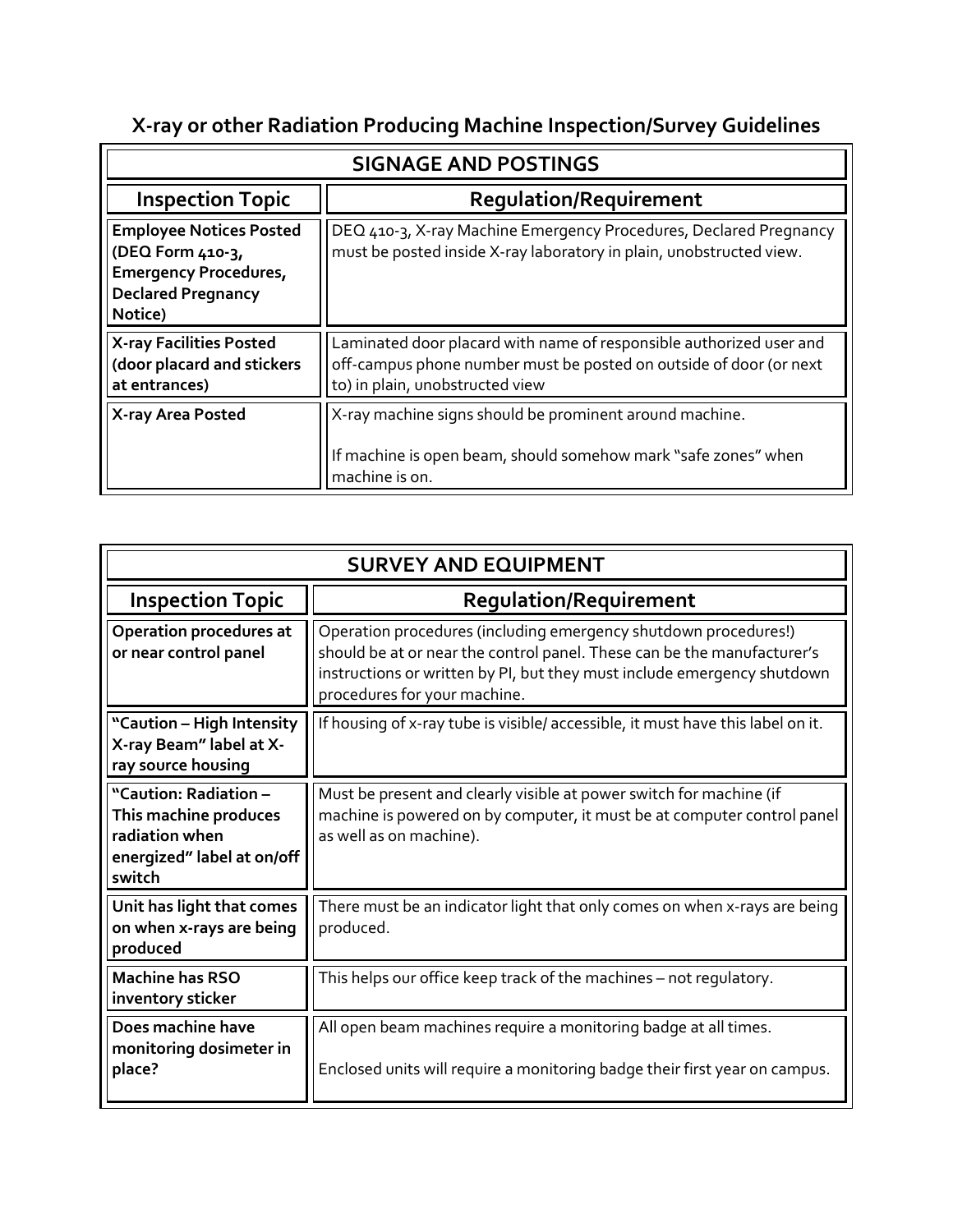| <b>MACHINE INFORMATION</b>                                |                                                                                                                                                                                                                                                                                                                                                                                                                |
|-----------------------------------------------------------|----------------------------------------------------------------------------------------------------------------------------------------------------------------------------------------------------------------------------------------------------------------------------------------------------------------------------------------------------------------------------------------------------------------|
| <b>Inspection Topic</b>                                   | Regulation/Requirement                                                                                                                                                                                                                                                                                                                                                                                         |
| Machine use log book                                      | The RSO will require in 2010 that all x-ray machines have a log book<br>where uses must be recorded.                                                                                                                                                                                                                                                                                                           |
|                                                           | We will ask that dates, times, power settings (if outside of normal<br>parameters as listed in operating procedures) and persons running the<br>instrument be recorded for each use for all instruments.                                                                                                                                                                                                       |
| Normal operating kVp and<br>mA                            | This will also be the power setting at which RSO will perform survey.                                                                                                                                                                                                                                                                                                                                          |
| <b>Training Certificates -</b><br><b>URCA</b>             | Current training certificates for online training through the RSO must<br>be available for all active users on a PI's permit as well as those who use<br>the machine but are not on your permit!                                                                                                                                                                                                               |
| <b>Training Certificates -</b><br><b>Machine Specific</b> | Machine specific training is required for all personnel who work with an<br>x-ray machine. This includes personnel from other departments who are<br>not on your permit but have been trained to operate the machine you are<br>responsible for. Such training must be documented and renewed on an<br>annual basis. Records of this training for the last three years must be<br>made available upon request. |
| <b>Personnel Dosimetry</b>                                | All x-ray users must be issued body and ring dosimeters.                                                                                                                                                                                                                                                                                                                                                       |
| <b>Monitoring equipment</b><br>available in lab?          | If you have a meter in your lab that you use for x-ray monitoring it must<br>be registered with the RSO and in current calibration.                                                                                                                                                                                                                                                                            |
| RSO survey results                                        | RSO personnel will conduct a survey around the instrument while x-rays<br>are being produced to ensure safety.<br>In general, for cabinet systems we don't expect to find values greater<br>than background levels.                                                                                                                                                                                            |
|                                                           | For open beam systems, we will test levels at prescribed distances from<br>the unit and where the operator stands. This will verify the "safe"<br>distances at which operators can stand while x-rays are being produced.                                                                                                                                                                                      |